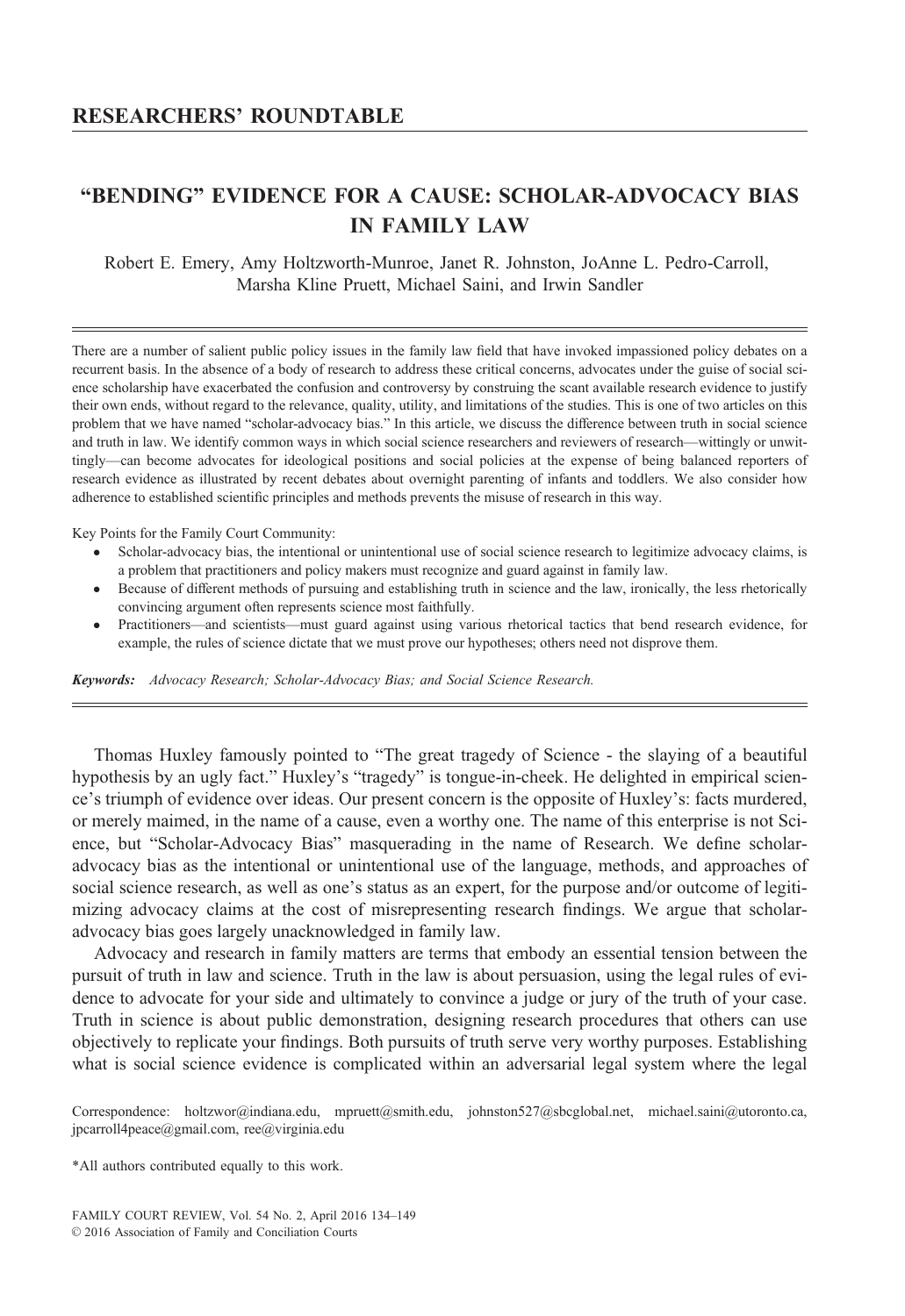approach to reaching truth is zealous advocacy to make the best case for opposing sides. The scientific approach is to adhere to scientific principles and methods that guard against bias. When the legal advocacy approach to fact-finding is applied to scientific evidence, then one-sided presentations of data and polarization of controversial positions become more likely.

Combining the terms advocacy and research produces an oxymoron—advocacy research.<sup>2</sup> Research involves seeking knowledge about, or solutions to, problems that can be objectively demonstrated to others; advocacy implies one already knows the solution and the task is convincing others to mobilize resources accordingly. Although researchers can advocate for the use of their findings to affect policy and practice, they still are bound by the rules of science. Scientists know they may be wrong. They acknowledge the limitations of their research, while disputing specious challenges to their methods. Scientists must also recognize the difficulties in translating limited research findings into real world solutions.

Cautions about scientific integrity, caveats, and limitations may not be terribly persuasive to nonscientists, especially in contrast to the certainty of advocacy. Advocates marshal unambiguous arguments, often with emotional appeal, in pursuit of persuading others of the truth and moral rectitude of their side, including arguments about what "research shows." Thus, ironically, a key to distinguishing science from advocacy researcher bias is that the scientist is likely to be rhetorically less convincing than the researcher working from a position of advocacy bias. As psychologist Daniel Kahneman (2011) has shown, our brains are wired to accept emotionally charged arguments over rational ones. Our brains respond quickly and unquestioningly to powerful emotions, which may signal that our very survival is at stake, in comparison to rational arguments, which are less emotionally appealing and require time and effort to sort through.

# SCHOLAR-ADVOCACY BIAS IN FAMILY LAW

Scholar-advocacy bias is not a new concern in family law. A decade ago, the AFCC sponsored a plenary session at its annual conference on the politics of research entitled "The Use, Abuse and Misuse of Social Science Research." The presenters at this conference, along with others before and since, emphasized the need to develop effective cross-disciplinary communication, common standards, and ethical principles for the use of research findings to provide accurate court testimony and to build an evidence-informed knowledge base of effective programs and policies (Cashmore & Parkinson, 2014; Cherlin, 1999; Gelles, 2007; Johnston, 2007; Kelly & Ramsey, 2007; Kelly & Ramsey, 2009; Pruett, 2007; Ramsey & Kelly, 2004; Ramsey & Kelly, 2006).

Although there have been important contributions of science in politically sensitive areas of family law, $3$  during the past decade, unfortunately public investment in civil court matters has remained a low priority. Consequently, research that directly addresses critical family court questions is limited or absent, leaving the door wide open for scholar-advocates to promote false or misleading claims within impassioned debates about what "research says" with regard to a range of family law issues, such as liberal divorce laws and effects on children, sex abuse allegations in custody disputes, samesex marriage and parenting, artificial procreation and single parenthood, relocation, father involvement, and child support enforcement. More recently, parenting time policies for infants and young children, parental alienation, and intimate partner violence in family court have been at the center of controversy.

Where does the truth lie? For advocates, truth emerges from judgements based on competing arguments that reach beyond the available social science evidence and focus on moral and ethical arguments, personal experiences, consideration of related laws and legal procedures, calls for the protection of civil rights, and appeals to social values and morals. By contrast, the role played by science is more circumspect and in some ways less compelling. Given the broad reach of family law, the rare use of random assignment studies (the "gold standard" of scientific research), and the relatively small number of studies (and researchers) in the field, the ultimate empirical truth regarding many family law controversies often is "more research is needed." Of course, this answer can frustrate both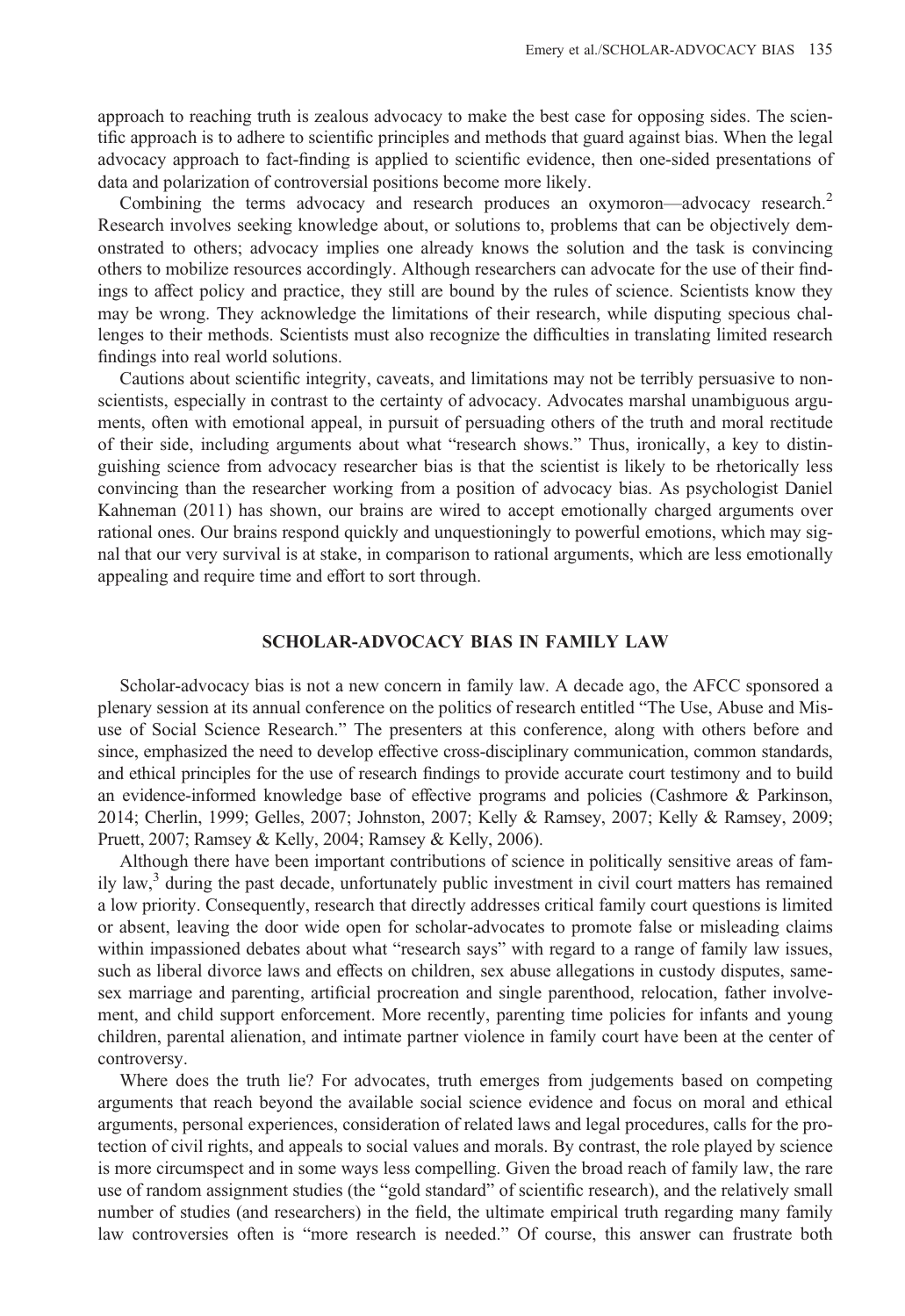advocates and neutral legal professionals, like judges, who must make the best possible evidencebased decisions now.

Scholar-advocates too often fill the frustrating void of "more research is needed" with certain answers. They espouse that all of the research points in one direction, supporting the advocate's position. Not unlike distraught family members desperate for answers about pressing problems like cancer or autism, legal professionals can be susceptible to claims that purport to have answers that, for them, cannot wait for "more research." Moreover, legal professionals may feel unprepared to evaluate scientific evidence, and more basically, may not be motivated to question the legitimacy of advocacy research. Why question the cure you have been searching for? What is more emotionally convincing: "The evidence is inconclusive." or "I have the answer!"?

An overarching goal of this paper is to urge readers to work toward reversing our human, emotional tendency to be persuaded by certainty, particularly certainty about new or controversial topics. Scientific facts take time to establish. Once established, most scientists readily agree that an established fact is true, even if there are occasional dissenters. The warning we already raised bears repeating: an excellent way of screening out scholar-advocate bias from scientific evidence often is by contrasting their degree of certainty about new or controversial topics. Following the lead of experts who offer only limited answers does not provide the certain direction that many professionals want. But clinging to the hope offered by research biased by advocacy is, in the end, false hope.

The potential for scholar-advocacy bias in scholarly reporting is not unique to the family law field. It plagues many fields fraught with public policy controversies such as climate change, evolution, vaccinations, environmental hazards, drugs, crime, and gun control. In fact, National Geographic magazine ran a cover story titled "The War on Science" in the March 2015 issue, as we were writing this paper. As the article discusses, on some issues, such as evolution or climate change, scholaradvocates vehemently claim that there is scientific controversy when virtually none exists.

In this paper, we explore the relationship between principles and methods of scholarship and advocacy, particularly the distortion of research for the purpose of advocacy. We then detail different rhetorical strategies and tactics that scholar-advocates use to appear convincing scientifically but which are, in fact, antiscientific. Next, we briefly consider these tactics and scholar-advocacy bias more generally in the context of a specific example, the contemporary controversy about frequent infant overnights. Finally, we outline a few essential steps for helping to ensure that research is used to inform evidence-based policy rather than distorted in the service of a cause.

# PRINCIPLES AND METHODS OF SCIENTIFIC SCHOLARSHIP VERSUS ADVOCACY

Social science scholarship requires a systematic approach that aims to further existing knowledge without pursuing preconceived outcomes or ultimate ends. In this quest, the scholar's purpose is to be, insofar as possible, self-aware and critical about prior assumptions, personal values, and biases, willing to subject hypotheses to rigorous inquiry and falsifiable tests, and prepared to consider alternative interpretations of the data. Because scientific knowledge builds on itself, comprehensive and relevant literature reviews are foundational to the research enterprise.

Scholars are expected to uphold the standards and follow the disciplined procedure of the scientific method by using logical and replicable research methodologies to test their predictions. The findings from empirical tests may be either consistent or inconsistent with predictions. Thus, research findings either strengthen or modify the state of knowledge about a phenomenon of interest, allowing public discussion of its implications for policy and practice. Methodology of the study is expected to be transparent and implemented with fidelity, and results are to be reported fully and accurately. Most importantly, limitations imposed by the research design, along with deviations or flaws in implementing it, are inevitable in the real world. These need to be fully disclosed and discussed in terms of how they may have affected the nature and generalizability of the findings.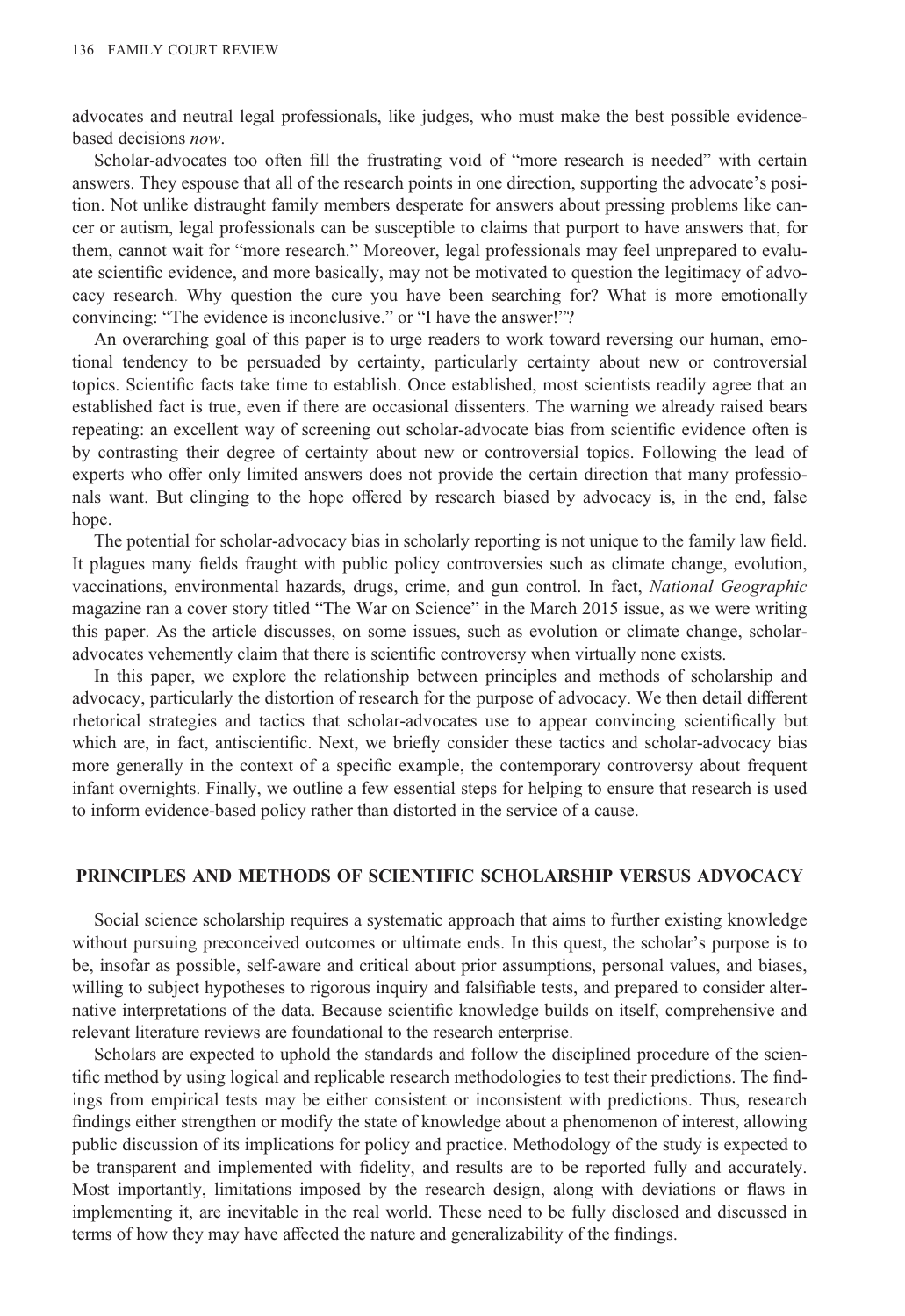As social scientists, we have been trained to value objectivity. In this role, we acknowledge that there is room for interpretation with respect to many empirical findings. In our quest for knowledge, we welcome alternative interpretations. Criticisms often lead to good questions, and good questions often lead to new and improved research. Conversely, inquiry is closed off when evidence is misinterpreted or prematurely claimed to be conclusive. More basically, making strong claims that go beyond the empirical evidence is a violation of perhaps the most basic rule of science: making consistent efforts to maintain objectivity.

We find much that is right and nothing that is inherently wrong with either science or advocacy. We are deeply concerned however, when science is misrepresented by advocates or advocacy is misrepresented as research, because either can damage both science and policy. As social scientists, we value the advocate's commitment to, and passion for, a cause. Moreover, we acknowledge that, unlike scientists, advocates can rightly base their claims on philosophical or moral grounds. Our concern is when advocates make false claims about science, either by asserting the truth of facts that are not yet and may never be established as scientific facts or by launching spurious, rhetorical attacks on legitimate scientific ideas ("No one will ever convince me that I'm descended from a monkey!").

In short, social science and advocacy are fundamentally different enterprises in terms of goals and strategies. Social science researchers in applied fields like family law are often pressed to opine on policy, and many believe it is their responsibility to do so. They may also choose to advocate or to work in close collaboration with advocates and in this capacity, they can and do have a constructive role to play in helping prepare the discourse for the advocate's agenda. However, if working in dual roles, they may have to struggle with inherent tensions between the strategies, goals, and values of both social science and advocacy. The bottom line is that, regardless of their philosophical position or personal opinion, researchers are expected to retain their methodological discipline, honesty and integrity with respect to the development, reporting, and usage of research findings as they ponder implications for policy.

In the following section we identify five general rhetorical strategies and eight specific biasing tactics that are used by scholar-advocates when they press to "bend" research evidence for a cause. Our goal is to help decision makers use social science research effectively by adhering to established principles and methods of science that can help prevent bias and distortion.

# SCHOLAR ADVOCACY STRATEGIES AND TACTICS THAT BIAS RESEARCH EVIDENCE

# STRATEGY #1: SETTING UP AN ADVOCACY AGENDA

The foremost strategy used by advocates is to shift the agenda of the enterprise from research to advocacy by using tactics like Shifting the Burden of Proof and Claiming the Null Hypothesis. These tactics violate the principles of deductive logic that are basic to the scientific method.

Shifting the Burden of Proof is a common tactic of scholar-advocates. Rather than claiming the much more difficult ground of "Research supports my position!", the clever scholar-advocate instead proclaims "No research supports the opposing position!" Shifting the burden of proof in this way is a familiar tactic among legal professionals. Juries may need to be reminded that the prosecution needs to prove that a defendant has committed a crime; the defense does not need to prove the defendant's innocence. Yet, this essential procedural protection in the law can be overlooked in debates about the policy implications of empirical evidence. As such, shifting the burden of proof can be an effective rhetorical tactic, particularly if evidence is thin and the advocate also offers philosophical or moral arguments.

Claiming the Null Hypothesis: Alternatively, in the absence of scientific evidence of support for a hypothesis (null findings), the advocate may claim "There is no evidence that I am wrong!" or substitute a social value in support of their position: "There is no evidence our proposal harms anyone." Consider, for example, a tobacco company defending smoking to a trade group in 1959. "There is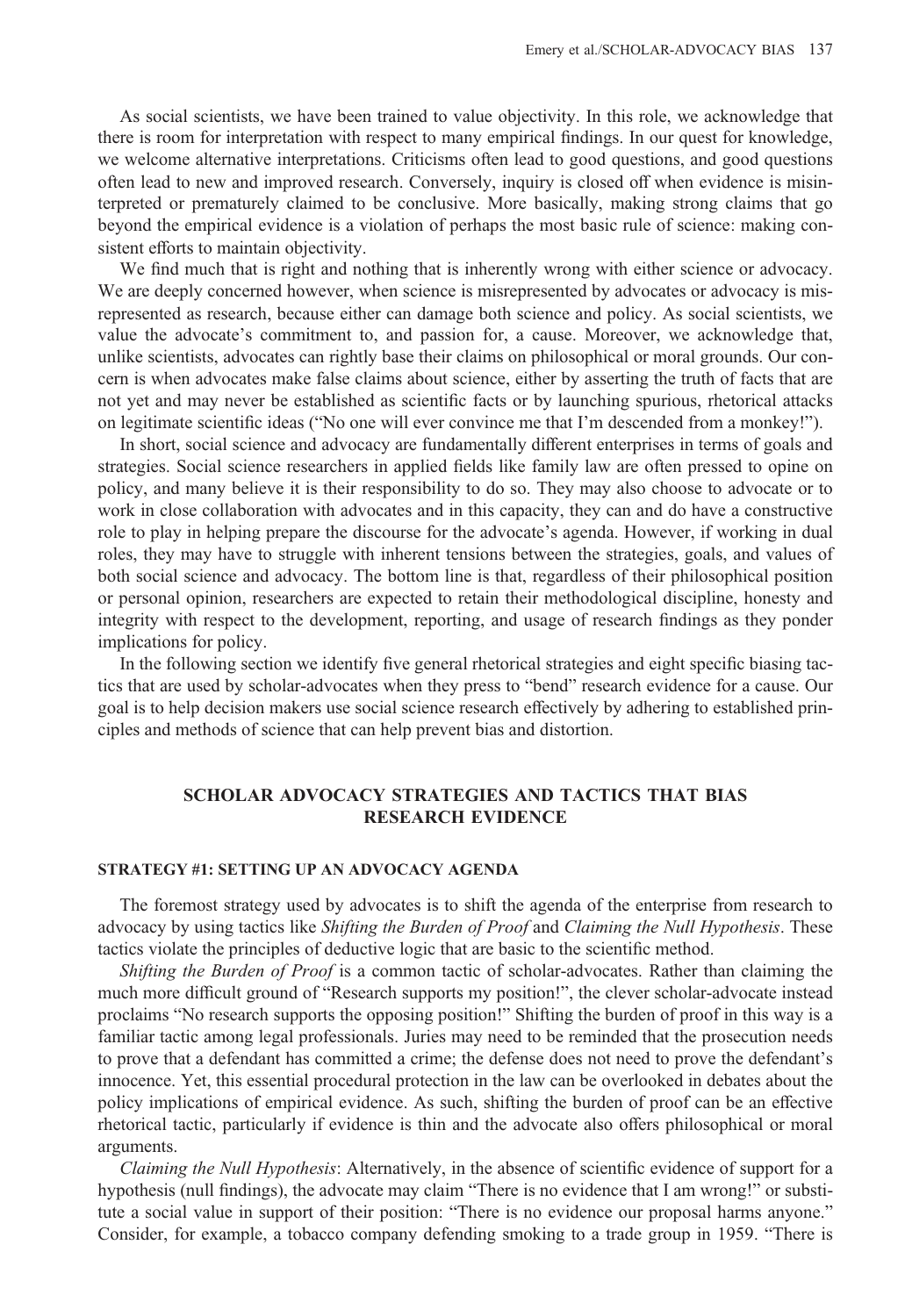absolutely no sound, scientific evidence that smoking *causes* cancer!" There may not have been any sound scientific evidence that there was a causal relationship, but there was growing correlational evidence that was cause for concern. There also was no sound, scientific evidence that smoking does not cause cancer. The tobacco company advocate shifted attention away from the possible link and instead made a scientific-sounding argument by subtly shifting the burden of proof.

A basic tenet of science is that the burden of proof lies with the proponent of any hypothesis. You must prove your new miracle drug is effective. It is not possible to conclude anything from findings that the drug has neither positive nor negative effects - because it would logically take an infinite number of tests to prove that. However, one can undertake tests to bring evidence to support the hypotheses that the drug is, in fact, effective in curing X and/or the drug has negative side effects Y and Z. Scientists know that they are obliged to support their own hypotheses, as well as to acknowledge the limits of existing evidence on their side of a debate. Advocates pound the table while proclaiming, "There is no evidence that I am wrong." Even if advocates are right in asserting that the evidence against them is weak, they are wrong because the burden lies with them to provide empirical support for their own ideas. Interested professionals need to evaluate evidence supporting a claim, not just the absence of evidence undermining it. Clearly, the absence of evidence supporting the opposing position cannot be misinterpreted as providing scientific support for one's preferred position.

A problem arises in family law (and many other disciplines) when empirical evidence does not point clearly in one direction or another in relation to some pressing, real world circumstance. What should be our default assumption while we await the verdict of research? For example, until we establish that 50/50 shared custody either hurts or benefits children (and under what circumstances), what should we do? Science cannot yet answer such questions. In the meantime, the default assumption is a matter of values. Through the adoption of laws, rules, and philosophies, society can *assume* that 50/50 is best (or not) until proven otherwise. But a scientist who makes such an assumption in the absence of a substantial body of evidence is acting as an advocate, and is not acting as a scientist.

### STRATEGY #2: SELECTIVE USE OF RESEARCH

A group of scholar-advocate tactics involve the biased selection of research evidence that support advocacy goals, while suppressing research that does not support those goals. We name these tactics Cherry Picking, Stacking the Deck, and Net Widening. These tactics all violate scientific principles that review and critique of the evidence needs to be *comprehensive*, *relevant*, and balanced.

Cherry picking involves selecting specific studies or parts of studies to review, based on the advocate's position. It is not necessarily done with malice, but is a result of premature closure, not doing a full search, or not looking for disconfirmation of a bias. Cherry picking can result in a shortcircuited view of the evidence that merely proves prior assumptions rather than disproving less favorable evidence. For example, searching the Internet can find evidence to support just about any theory, but requires concerted effort to ascertain various points of view and distinguish the quality of the information.

Researchers adhering to professional standards ensure that a comprehensive review of the evidence pertaining to policy has been conducted and is available, for example, as an appendix to a policy proposal. Authors who seek to undertake fair and balanced reviews report a detailed strategy used to search for, identify, retrieve, include and exclude research studies in the review. They also will provide a set of standard criteria by which each study is described and evaluated, usually in table form. Sufficient information within each category is provided so that the reader can compare studies directly with one another. Strengths and limitations of the studies are duly catalogued along with each study's findings. Standard methods for systematic reviews of evidence such as meta-analysis are well known (Petticrew & Roberts, 2006).

Responsible researchers ensure that written summaries describing the study's sample, research design, methods, data analysis, limitations, and location of the full report accompany presentations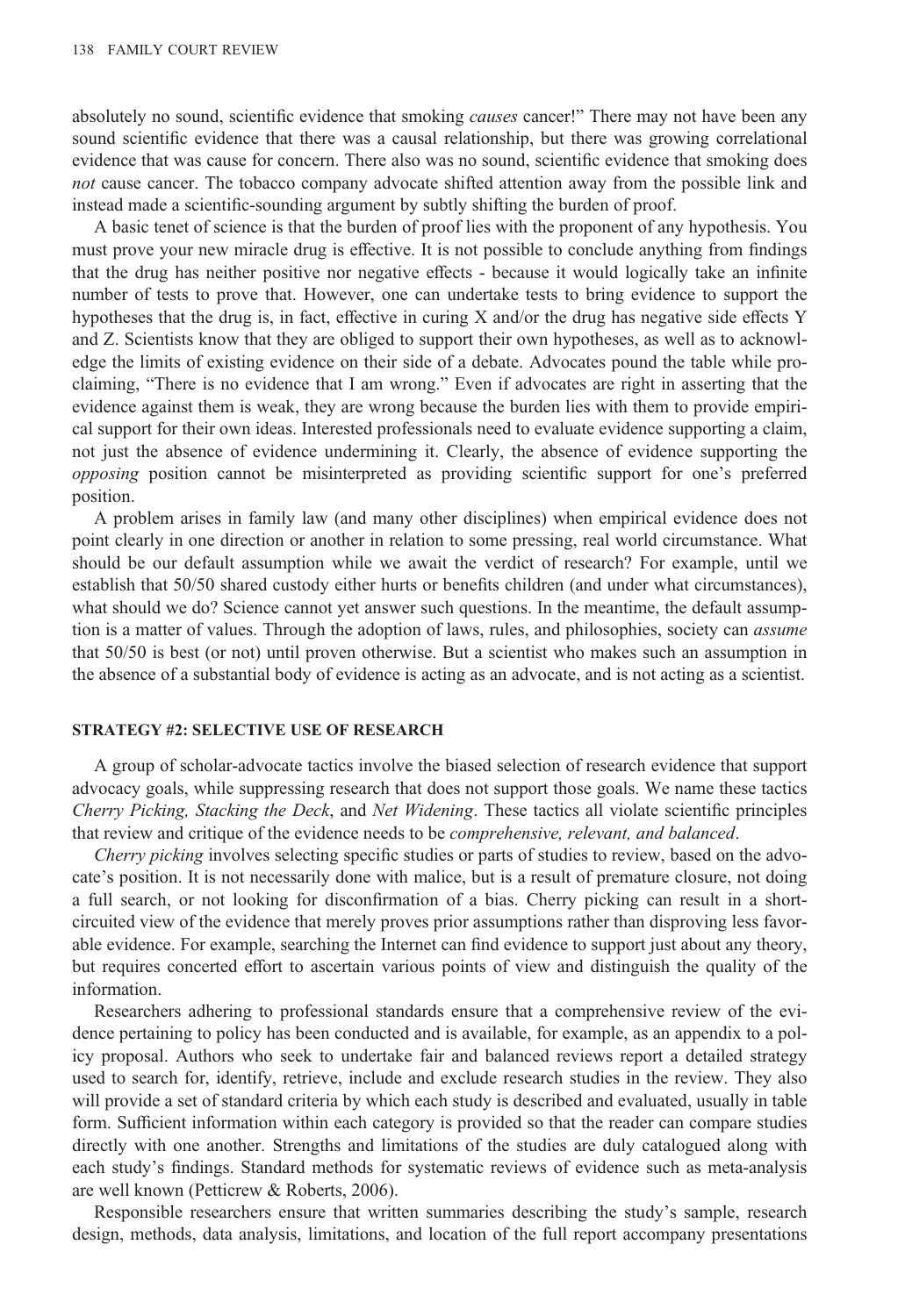of findings. Any policy recommendations logically flow from the weight of evidence presented in the report, and should be endorsed with the caveat that the weight of evidence may change as new research findings using different or better methodologies become available.

Stacking the Deck occurs when the majority of references in a review are advocates for a favored position or when studies that support a particular view are intentionally included, while studies that raise questions about that position are either underrepresented or omitted. Typically, research findings consistent with an advocate's views are truncated endorsements, with positive findings highlighted and limitations of the study ignored or rationalized away. When the deck of research is stacked in this manner, it is important to check further to see if the authors acknowledge and provide a convincing rationale for the lop-sided references and make explicit their theoretical or ideological viewpoint. A common, particularly subtle occurrence is to give full credence to the findings they favor and to discuss only a few of the more benign limitations, thereby making the analysis appear more objective or balanced.<sup>4</sup> In other situations, scholar advocates completely dismiss valid research findings that do not support their preferred hypothesis on the basis of common, unavoidable, or minor limitations. In this case, the proverbial baby is thrown out with the bathwater.

Some scholars publish their research in peer-reviewed journals where they carefully acknowledge the limitations of their findings, but they abandon caution when presenting at conferences, offering testimony, or speaking to the media.<sup>5</sup> Researchers need to be consistent in the messaging of their findings across platforms, including published articles, presentations, expert testimony, media interviews, and other forms of dissemination activities.

Net Widening involves overincorporating irrelevant research in claiming empirical support for one's position. Net widening may occur when scholar advocates push to broaden the application of their agenda to new domains, populations or phenomena with little or no research to support this translation. Alternatively, a net cast too wide may resist or ignore efforts to identify subgroups who are disadvantaged by a favored policy.

Scholar-advocates use net widening to expand the review of research findings from a circumscribed topic into a broader domain without a well-argued theoretical or empirical rationale. In the process, important concepts may be redefined, loosely argued associations may be presented as established truths and correlational data may be portrayed as causal. Net widening is evident in the introduction of nonpeer reviewed reports, testimonies, and other literature that has not passed the scrutiny of the peer review process, for purposes of listing more examples of evidence for a position, and including irrelevant studies that are counted as "evidence" for the cause. In order to decide if a particular case of net widening can be justified, the task of the researcher is to review the research evidence to see if the advocate's assumptions are defensible and whether there is a case for theoretical and programmatic integration. This kind of review pays careful attention to different programs of research, delineation of conceptual similarities and differences, examination of the empirical relationships between concepts, and reconciliation of competing formulations in the service of a holistic integrative model of the problem that then needs to be reconsidered in terms of policy implications.<sup>6</sup>

# STRATEGY #3: SPINNING RESEARCH FINDINGS

Several scholar-advocacy tactics violate valued scientific principles of accuracy, transparency, and logic when, in the pursuit of advocacy goals, they over-simplify reports of research, make conclusions that overreach data favorable to their viewpoint, and use straw-man arguments to diminish research that is unfavorable.

Oversimplifying and Overreaching. As often happens with news stories, scholar advocates often put a spin on the story they tell about a research study by oversimplifying, slanting, or distorting the findings or reporting them out of context. Reputable social science research reports are subject to some degree of simplification. Authors summarize in order to help the reader discriminate the overall pattern of findings and distinguish the main arguments and findings from background issues, such as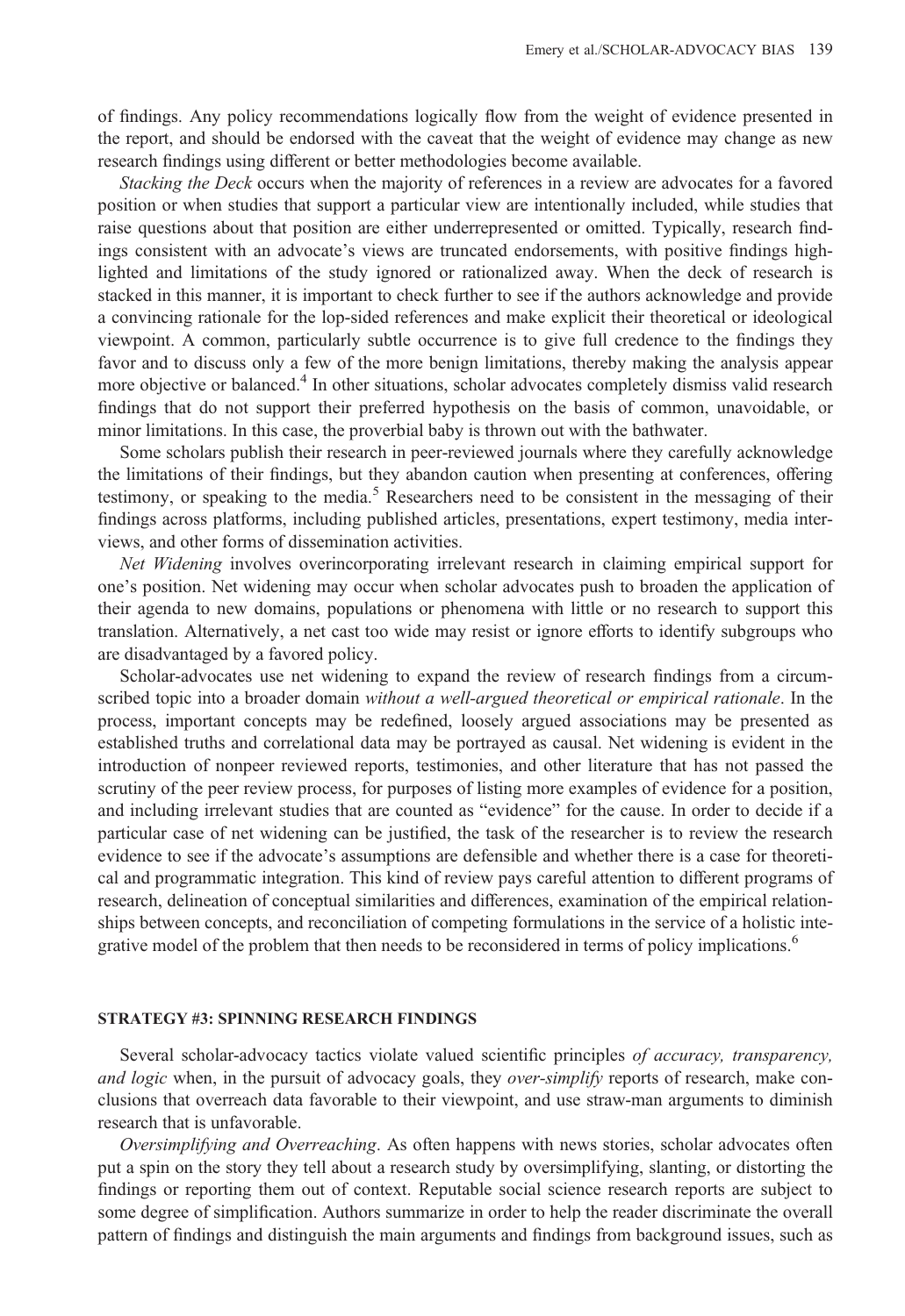methodological details. Scholar-advocates simplify results to the point where the information may be misleading or factually incorrect.<sup>7</sup>

Sound bites about "what the research says" are typically employed to reduce complex information into a format that is more easily communicated and has greater capacity to be influential. Activists shrink sound bites further to one-line political slogans without reference to context or limitations. It is not surprising that oversimplification and distortion of the data occur to the point that the scholaradvocate reaches exaggerated conclusions about the significance, certainty, or importance of the study and the implications of its findings. This problem is unlikely to be resolved soon for the "twittering" generation.

Because many professionals only read the abstracts of scientific papers, researchers need to ensure that their abstracts are detailed and consistent with the body of the manuscript to minimize oversimplification and over-reaching conclusions. This will assist readers who skim the paper, attending only to the overview or summary, so they are not oblivious to being misled.

Straw-Man Arguments set up extreme or weak representations of opposing positions in order to "knock down" those arguments or research findings. Straw man arguments are, in part, the end result of oversimplification and distortion of data. They also reflect a dominant goal of advocacy: to demarcate polarized policy alternatives such that a favored choice is obviously the right one.<sup>8</sup> In turn, this can provoke competing advocacy efforts to "put the record straight" by stacking up the research evidence for the opposite point of view. For example, scholar advocacy debates have in the past resulted in a dichotomy of mutually exclusive policy solutions framed in absolutist terms—either shared parenting or primary maternal care is optimal for infants and toddlers; either an alienating parent or an abusive one is germane to the problem of children who reject a parent.

The actual data produced from scholarship seldom supports extreme positions because there are too many complex variables involved to limit the results or conclusions to any sound bite across diverse family situations. Rather than presenting absolute truths about the data, researchers need to report on the multiple factors both controlled, and not controlled, that could influence the direction and magnitude of the association among variables.

### STRATEGY #4: AD HOMININE ARGUMENTS

Rather than deal with the scientific merits of a research study and its findings, some scholaradvocates resort to ad hominine arguments, with *Appeal to Authority* or proclamations that leading researchers endorse their viewpoint about the status of the research evidence. Alternatively, they may seek to defame the integrity and competence of researchers whose studies challenge their views in a negative campaign of *Character Assassination*. Ethical standards for professional scientific behavior are clearly violated in these latter cases.

Appeal to Authority. Advocate researchers may use important sounding titles, affiliations with venerable institutions, declarations of prestige and authority, or claims of the allegiance of prominent figures, living or dead, to lend credibility to their arguments. In an adversarial legal system, it is not unusual for factual evidence to be established by citing the opinions of and endorsements by such credible sources, especially expert witnesses. This is not the way truth is established in social science research. Pronouncements about the qualifications, experience and titles of authors of research findings do not constitute evidence of the validity of scientific work.

When social scientists support their knowledge claims with the signatories of leading authorities, it is a clear signal that they have shifted their primary role from science to advocacy. Unless defensible social survey methods are used, gathering signatures of support for a viewpoint or knowledge claim amounts to little more than a petition or plebiscite—an advocate strategy for garnering support for a cause.

Research evidence is established by adhering to scientific methods that help guard against bias. The credentials of a speaker or author do not in and of themselves constitute evidence nor enhance the status of research evidence. When acclamation by appeal to leading authorities is done for the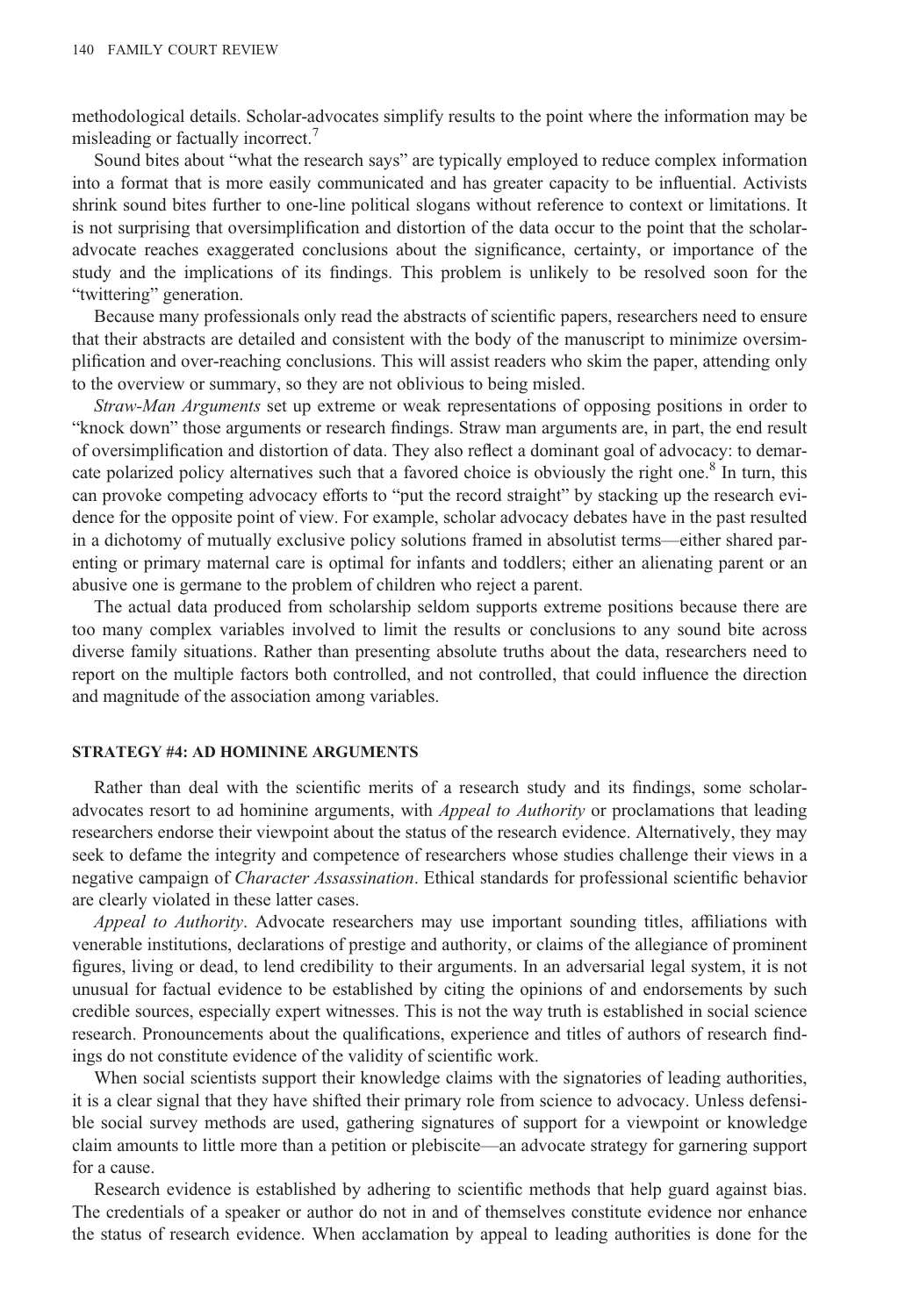purpose of legitimating a knowledge claim, it should raise a red flag that the author may be unduly emphasizing an advocate viewpoint. For example, it is not uncommon for research studies to be named after their institutional sponsor or referenced in a quick-hand manner such as the "Yale Study" or the "Berkeley Study."<sup>9</sup> This appeal to the authority of an academic institution is no guarantee that the research evidence has been reported or interpreted accurately by the writer.

Character Assassination. Defamation of the character and integrity of the researcher is an advocacy tactic designed to question any work done by a given researcher instead of carefully evaluating the findings of specific studies. Scholar-advocacy discourse may suggest that the researcher has dubious motivation, harbors bias or prejudice, or engages in careless or corrupt research practices. These kinds of remarks are made at professional meetings or on the Internet, where they are easily promulgated widely and repeated by others. Defamation can escalate into an ugly campaign, a witch hunt designed to frame a researcher as inherently untrustworthy. Fringe groups of disgruntled extremists can join the fray, circulating hate mail, "hit lists" and other ominous threats to messengers with disagreeable data.

Researchers need to remain professional and respectful of differences when discussing the strengths and limitations of research studies. Character assassinations distract from a richer discussion of the implications of research findings. The use of standard rating tools for assessing methodological quality can help researchers use common metrics for assessing the strengths and limitations across research studies and help to depersonalize these assessments. The destructive nature of such assassinations hurts not only the attacked researcher, but the field as a whole, as trust in the science associated with the field erodes, along with the ability of professionals who differ with each other to respectfully collaborate.

### STRATEGY #5: SCHOLARLY RUMORS

Disseminating scholarly rumors and myths involves a cohort of scholar-advocates who misquote research, and then quote and cite one another, without checking back to the original source. Peers share viewpoints about the state of the evidence, cite others who agree with them and are influenced by the opinions of their peers, especially when making sense of complex and ambiguous information. To the extent a group is a closed network with few dissenting voices, there is potential for biased views and misconceptions to multiply. This process becomes more salient between groups with competing advocacy agendas.

In accord with scientific principles of accuracy, and self-critical reflection, scholarly authors are expected to investigate their knowledge claims carefully, using the full range of credible sources, including those who hold opposing positions. To avoid disseminating scholarly rumors, it is essential for literature reviewers to read the original paper: synopses and secondary reviews of primary sources can be misleading. Alternatively, all works that have not been directly read by the author/reviewer should be acknowledged in the text in the conventional manner required by APA style, that is "source author names (date) as cited in reviewer names (date)" to alert the reader that the information is derived from a secondary source.

# EXAMPLE: THE ROLE OF SCHOLAR-ADVOCACY BIAS IN THE INFANT OVERNIGHT AND SHARED PARENTING DEBATE

Parenting plans for children under the age of four, after parental separation and divorce, have been a salient public policy issue and the subject of smoldering debates for decades as the thrust to legislate shared parenting statutes gathers momentum. The most recent controversy, flamed in response to research on overnight time-sharing schedules for infants and toddlers, prompted researchers and reviewers of the research to accuse each other of advocacy bias—that is, the misuse of social science evidence to support their partisan cause. The purpose of this case illustration is not to opine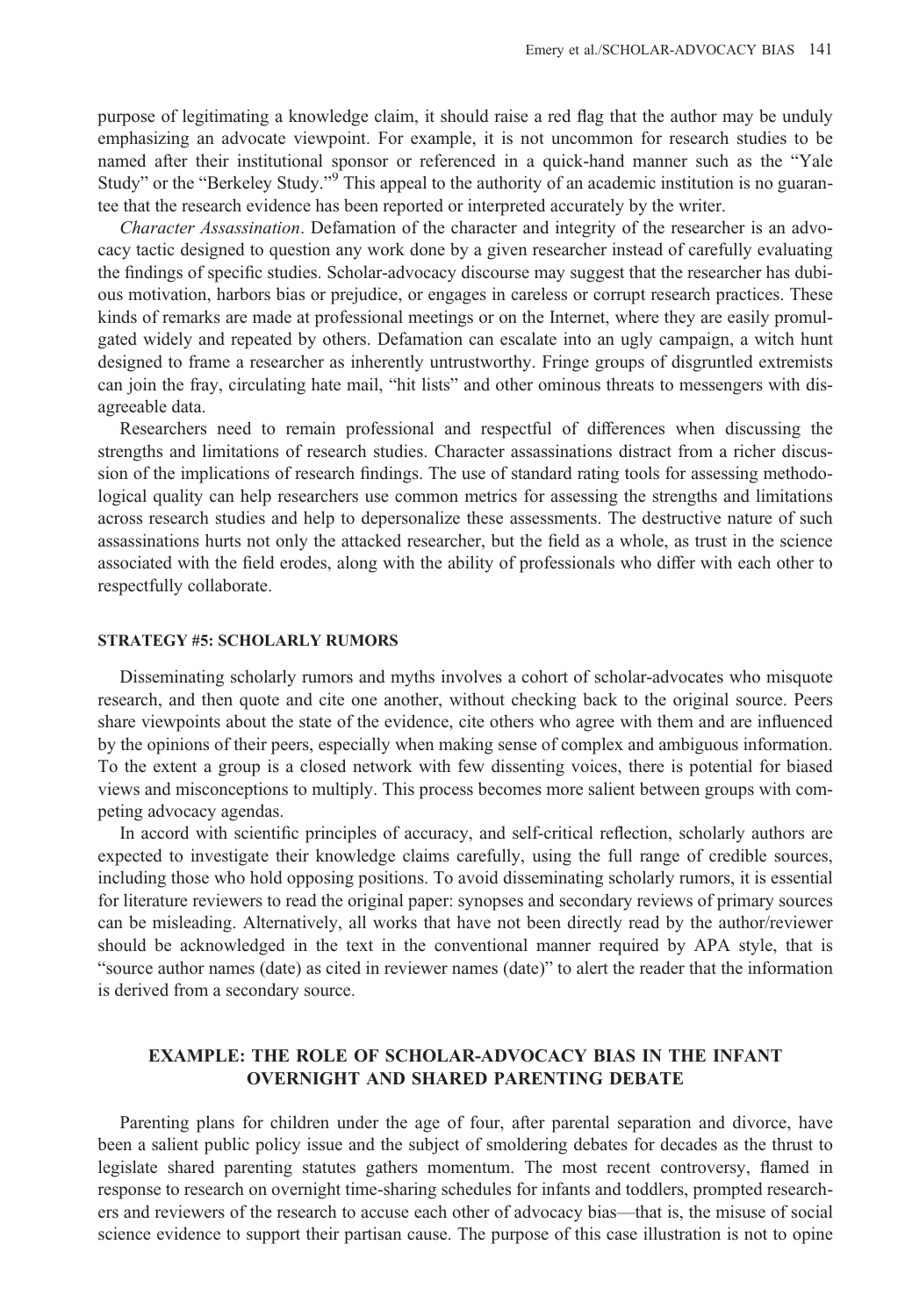on the issue itself, but rather to evaluate how these accusations of bias are or are not substantiated by published research and commentary on the subject, and to illustrate how they escalate through a cycle of advocacy.<sup>10</sup> We also seek to illustrate what makes research studies vulnerable to misuse for advocacy purposes.

### STATE OF THE EMPIRICAL EVIDENCE

Our data for this case study are the original four empirical studies of overnights that included children four years and younger (McIntosh, Smyth, & Kelaher, 2010; McIntosh, Smyth, & Kelaher, 2013; Pruett et al., 2004; Solomon & George, 1999a, 1999b; Tornello et al., 2013), along with 26 papers published within the past five years that included 12 reviews Cashmore & Parkinson, 2014; Kline Pruett, McIntosh, & Kelly, 2014; Lamb, 2012a; McIntosh, 2011; McIntosh, 2012; McIntosh, Kline, Pruett, & Kelly, 2015; McIntosh & Smyth, 2012; Neilsen, 2014a, 2014b; Smith, Caffino, Van Horn, & Lieberman, 2012; Solomon, 2013; Warshak, 2014), 9 critiques or commentaries (Garber, 2012; Hynan, 2012; Lamb, 2012a, 2012b; Ludolph & Dale, 2012; Ludolph, 2012; Millar & Kruk, 2014; Smyth, McIntosh, & Kelaher, 2011), and 5 replies to critiques (Tornello et al., 2013; McIntosh, 2011; McIntosh, 2012; McIntosh, Smyth, & Kelaher, 2015; Parkinson & Cashmore, 2011) on these studies and on the subject more broadly. Each of the four single studies tested specific hypotheses about the association between overnight stays and indicators of young children's security of attachment, proxies for emotional regulation and/or emotional-behavioral functioning. In aggregate, the studies found few statistically significant results; there were some negative associations across different outcomes among children under the age of four. There was more variability than similarity across the studies and outcome measures assessed. The samples, each drawn from a different source and spanning different age groups (in months), were described clearly. The research methodology and data analysis were transparent in each study. The findings were accurately reported, and study limitations were disclosed. Relative to the inordinate amount of attention, scrutiny, and repudiation or acclamation they have garnered, there are few studies and they lack common variables and measures, precluding any systematic comparison of data across studies or aggregation of the evidence.

#### POLICY CONTROVERSY

One of the four empirical studies in particular became the lightning rod for subsequent public and professional controversy when the researchers explained their findings. Based upon the assumption that infants' and toddlers' development of self-regulation depends upon a secure or organized attachment to at least one parent, the researchers proposed that substantial overnights spent with the other parent may constitute a significant stressor during a critical period of the younger child's brain development, with possible negative longer term consequences.

This interpretation of the pattern of empirical findings was made in terms of the attachment paradigm of developmental psychology without considering alternative perspectives that had previously justified overnight stays with the nonresidential parent (e.g., Lamb & Kelly, 2001). Notably missing were the perspectives of theorists who had written about the importance of multiple attachments, and those who researched young children's risk and resilience. From these perspectives, the same research findings, limited in number and scope, might have been framed or interpreted differently.

Although no explicit policy recommendations were made in the original four studies, none of the four studies cautioned against premature policy conclusions. Scientific protocols do not require researchers to do so. In the void, implications for policy were generally assumed from the interpretations given by the researchers of the target study; they were perceived to be advocating that separating fathers in secondary parenting roles with very young children should stand aside and allow mothers, who are usually the primary parent for very young children, to assume primary childrearing until the child is four. This assumption of advocacy reignited the battle between extant powerful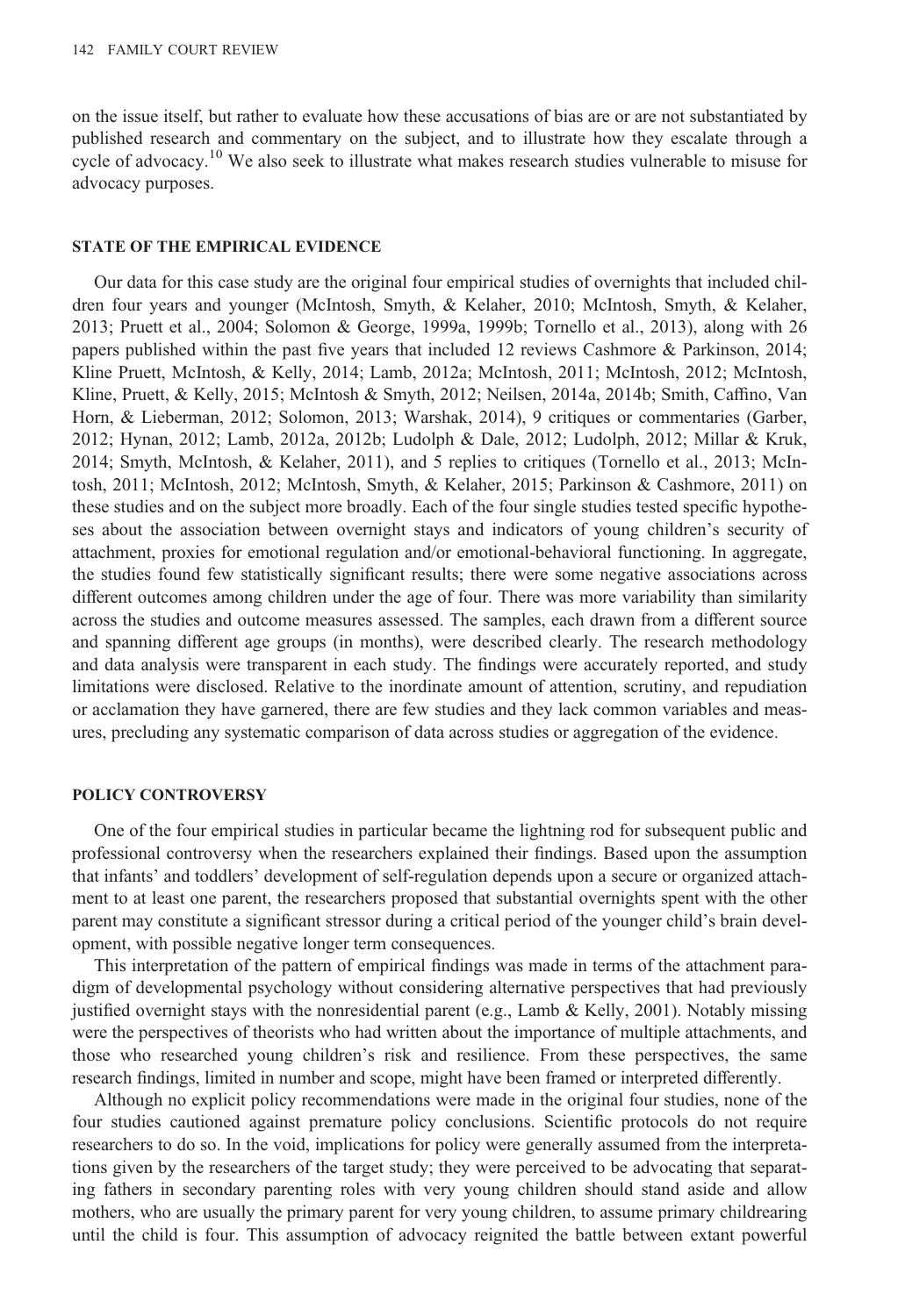political interests (representing mothers' or fathers' interests) and resulted in media attention and public concern.

The aforementioned report also ignited a fiery cycle of allegations of scholar advocacy bias. Within the next couple of years, findings from the study, and interpretation of those findings, were widely presented within national and international forums (e.g., papers published in Family Court Review and at national conferences of the Association of Family and Conciliation Courts, family law meetings, professional trainings, and legislative hearings). Rumors began circulating that they were influencing legislation in several locales to recommend against shared parenting for infants and toddlers.

The subsequent wave of published critiques and reviews of the research that followed widespread dissemination of the few empirical findings substantiate the gulf between the limited empirical research evidence and the much larger policy issues at stake. The majority of reviews and critiques are incisive and constructive, especially clarifying methodological issues and study limitations.<sup>11</sup> From a social policy viewpoint, the reviews also call attention to the potential chilling effects of the research upon father involvement with their very young children and the likelihood of it increasing father dropout.<sup>12</sup>

Scholar-Advocacy Bias in Response: Proponents of shared parenting viewed this state of affairs as illustrating the problems of scholar-advocacy bias that we describe in this paper: (1) selecting research literature that favors a specific position without citing contrary research that suggests alternative perspectives and interpretations, (2) using leading authority declarations to support their position, and (3) widely disseminating their position to influence policy without giving sufficient attention to the limitations of their findings. Some critics also allege that the researchers' conclusions have overreached their data in pursuit of advocacy goals.

This perception of scholar advocacy led some proponents of shared parenting to "put the record straight" in subsequent reviews. However, in arguing that the authors of the target study engaged in what we are calling scholar-advocacy bias, several of the reviews demonstrated multiple examples of many of the tactics identified in this paper, escalating a cycle of advocacy bias that sheds more smoke than light on the state of scientific evidence and potential implications for policy. One or more of these reviews:

- 1. Attempted to claim the null hypothesis and shift the burden of proof by falsely accusing researchers (with unfavorable empirical data to their position) for asserting, "infant overnights should be assumed harmful until proven otherwise." Simultaneously, these same critics asserted (based on favorable theory but no direct evidence) "research shows that overnights benefit children."
- 2. Greatly widened the net by reviewing literature about the benefits of shared parenting and father involvement to children of all ages, largely without distinguishing what is known specifically about infants and toddlers who were the age group at the focus of the debate.
- 3. Used specious reasoning and straw man arguments about outdated theories of infants' exclusive preference for the mother as primary caregiver to characterize the target research report as gender biased and as favoring mother care over father involvement, whereas in fact the study did not address any gender hypothesis.
- 4. Sought to refute and discredit studies with findings inconsistent with their views about infant overnight by subjecting them to a higher level of critical scrutiny and evaluative standards compared to those that favored their policy views.
- 5. Misrepresented prior research findings, thus contributing to scholarly rumors that supported their bias, for example, erroneously reporting that a large study of divorcing parents resulted in data on young children's emotional and behavioral adjustment, which supported the benefits of shared parenting.
- 6. Overly simplified the findings by concluding unconditionally that there were no grounds for concern about young children - including infants and toddlers—in shared parenting arrangements of any kind, rather than noting that there is some evidence that gives reason for concern and noting the limitations of that evidence.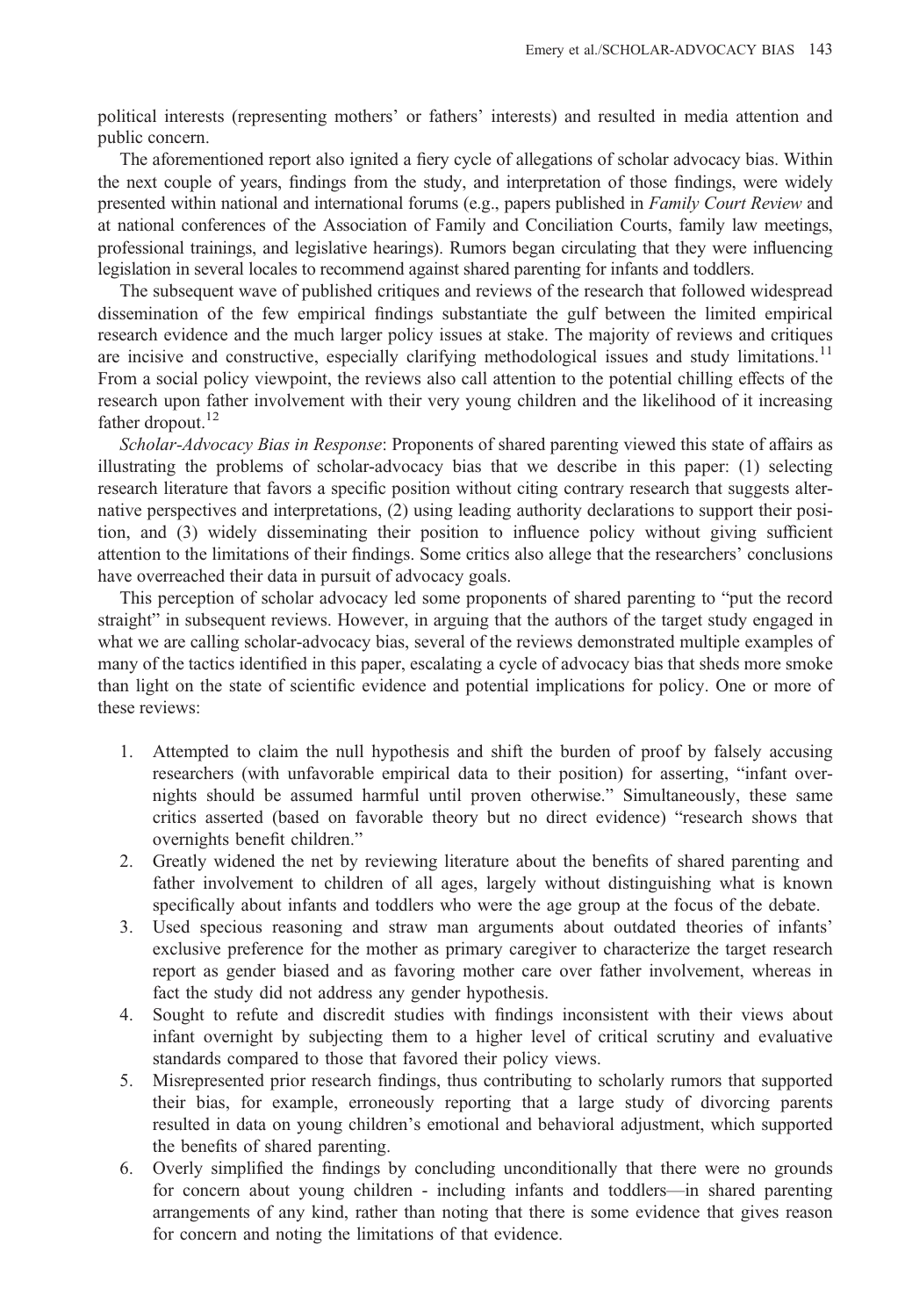7. Gathered the endorsements of authorities in support of their position regarding the state of the evidence without disclosing any methodology of recruitment of the signatories, criteria for exclusion, what the signatories were told, if anything, about the controversy, and what they understood they were agreeing to when they signed.

# **COMMENTARY**

In response to the research they were denouncing, some of the reviewers clearly crossed an advocacy bias line. Most salient, none of them followed standards for completing systematic reviews. In the absence of clear criteria for inclusion and exclusion of studies, reviews and critiques vary in coverage of relevant populations. Variables measured in different ways across studies are at times mutated and merged into broader concepts more consistent with advocacy positions (e.g., attachment security = good or strong relationship; # of overnights  $=$  # of access days; emotional regulation = well-being). The fact that the reviews are mostly qualitative interpretations about a small number of empirical studies, and do not follow standard guidelines in the field for systematic quantitative reviews of the literature, opens the door to advocacy-biased interpretation from all perspectives. In essence, reviewers decide which factors they want to highlight, and which results and factors remain silent in the background. Hypothetical statements are made about the kinds of factors that may be influencing outcomes (theory-driven versus statistically driven), but clear methods for testing these hypotheses are not delineated. As a result, interdisciplinary scholars and practitioners continue to conjecture about the conditions under which overnights are stressful for infants and toddlers to a degree that affects healthy development, and conjectures are often difficult to distinguish from evidence in the manner they are presented and discussed.

As we have described, research at risk for advocacy bias are those preliminary studies that directly address salient policy issues. Scholar-advocacy bias is generated in situations where there is steadfast pressure upon social scientists to answer critically important policy questions before adequate, consistent, reliable, replicated findings exist. In the case example, the controversy about overnights for infants is reflected in the ratio of number of research studies to number of reviews (1:6). Four studies constitute an inadequate body of research upon which to speculate about policy implications. By contrast, this ratio is likely to be of reverse magnitude in reputable journals that specialize in reviews of social science evidence such as *Psychological Bulletin*. At the very least, research studies are expected to exceed research reviews in quantity on any topic.

We conclude that with seemingly little awareness, scholars on both sides of the debate crossed to the dark side, contributing to an escalating cycle of advocacy bias, albeit to different degrees. In a companion paper (Sandler et al., 2016), we describe and illustrate how to avoid and prevent scholar-advocacy bias, ways of remedying the damage, and getting back on track. Similar to the case of the overnights for infants debate, a discussion of intimate partner violence is used to illustrate how some scholars on both sides of the debate have begun to contribute to a productive collaboration.

# **CONCLUSION**

### MORE RESEARCH IS NEEDED: MORE THAN THE USUAL PLATITUDE

The standard conclusion at this point in many papers is "more research is needed." This statement is so commonplace that the platitude is often ridiculed, particularly by practitioners and policy makers who want clear guidance now, not more muddy studies in a few years. As researchers concerned with policy, we have sympathy both with the standard "more research is needed" conclusion and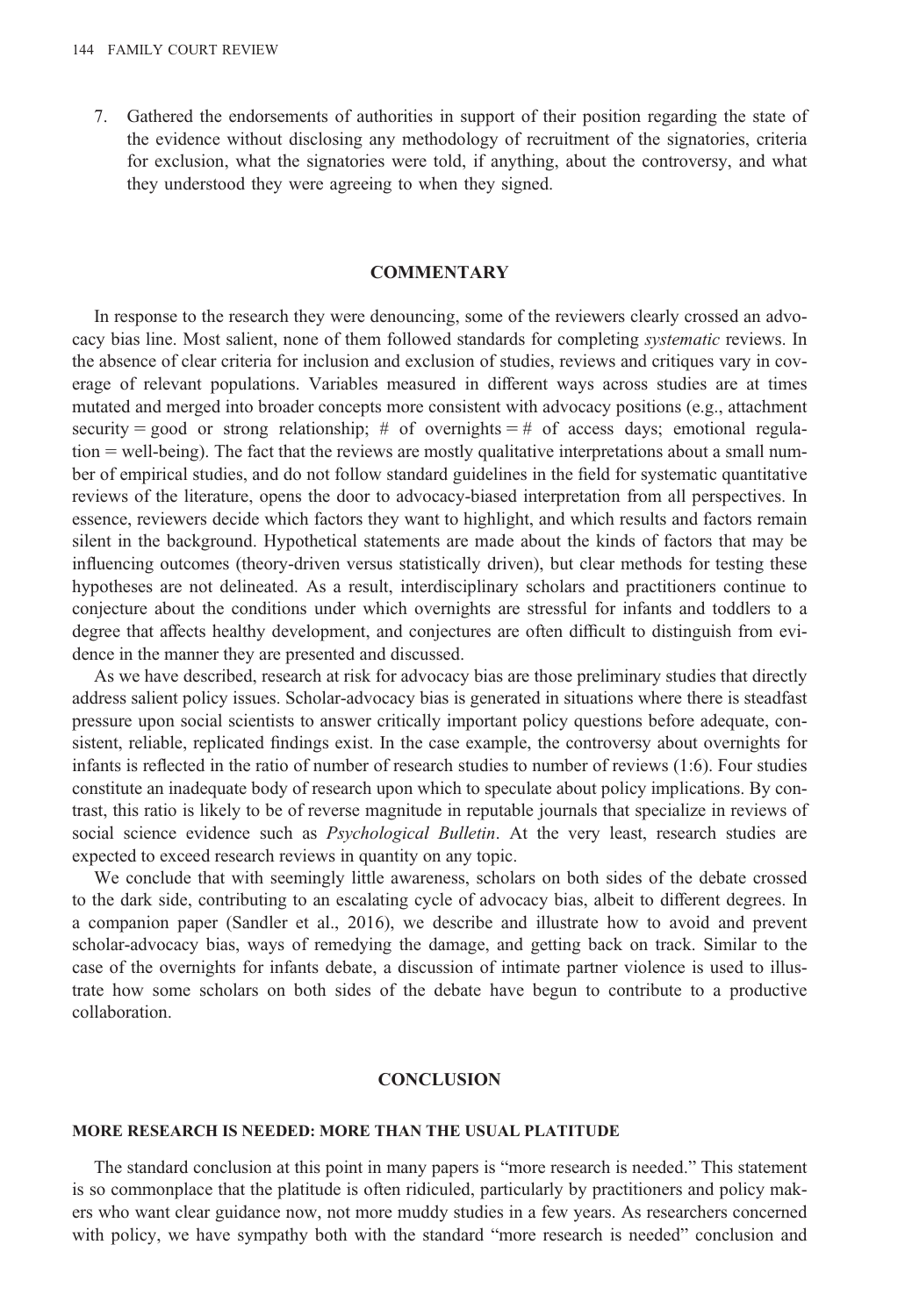with those who are frustrated by it. So, we would like to offer a different stronger version of that conclusion here: the dearth of quality research on family courts, on the issues and conflicts that bring families to court, is a national disgrace in the United States.

Divorce, nonmarital childbearing, and the breakup of cohabitations are major disruptions in the life of close to half of all families in North America today (Kreider, 2005; Statistics Canada, 2013). Family conflicts that arise from these transitions can manifest as child custody disputes. In dealing with these disputes, family court judges are expected to, and do, reach decisions that intrude greatly into the private lives of parents and children. Yet, family law gives judges wide discretion in reaching their conclusions. This means that judges can be, and are, influenced by ideas that are little more than political agendas of the moment—fads. Some of the political fads that have affected our courts include arguments about the benefits or lack thereof of sole versus joint legal and physical custody, and few or many overnights for very young children. Our courts weigh allegations of abuse that arise for the first time in a custody hearing, as well as competing allegations of parental alienation and intimate partner violence. Judges may award sole or joint custody, or limit or forbid parents' contact with their children, not based on hard evidence, but on the conclusion of experts whose opinions and tests often are based on grounds that are scientifically dubious, at best.

In making these observations, we are not condemning judges and other professionals who are grappling with doing what is best for children in the absence of a clear legal or empirical definition of "best." What we condemn is our national failure to attempt to define "best." Until and unless our legislatures enact clear legal and philosophical guidelines about what our society assumes is best for children, the definition of "best" is an empirical question. More research is needed. Yet, no federal agency is dedicated to funding research on family courts and the conflicts that bring families to court. Many agencies, such as the National Institute of Mental Health, explicitly rule out such funding. Moreover, no private foundation has attempted to fill the gap by making family courts and family conflicts a priority for funding research grants, despite the calls to consider family conflict and its sequelae as a public health issue (Salem, Sandler, & Wolchik, 2013). We as researchers have funded our research in creative ways, and not conducted research we would like to complete, because we could not secure the necessary resources.

More research is needed, but the needed research will not be forthcoming until some agency, public or private, steps up and funds sound empirical research on family courts and the conflicts that bring families to court. Until this occurs, judges and others will have to rely on scant research conducted by investigators who do not have the resources to conduct definitive studies such as randomized clinical trials. And the present circumstance, where studies are few and subject to differing interpretations, is fertile ground for scholar-advocacy bias. Until we have sufficient research to make clear, evidence-based conclusions, claims will be made about what "research says" when research really says nothing of that sort...and the costs to individual families and society will continue to accrue.

### **NOTES**

1. Alphabetical listing of authors: Robert E. Emery, Amy Holtzworth-Munroe, Janet R. Johnston, JoAnne L. Pedro-Carroll, Marsha Kline Pruett, Michael Saini, and Irwin Sandler. The Researchers' Roundtable is a group of colleagues who were troubled to see the conflict emanating from one of these issues—overnight time-sharing for infants and toddlers—undermining the integrity of the field. We came together under the auspices of AFCC to label and define the problem of scholar-advocacy bias and in the process became aware of the lack of easily understandable standards for evaluating research studies. We set to task on the design of collaborative guidelines for evaluating research. The hope was to design some tools to help distinguish between scholarship and advocacy bias. Our intent is to turn bystanders into critical consumers of research who will help prevent and break cycles of bias that will inevitably erupt in this and other fields of nascent science in which the policy stakes are high and actively being drawn.

2. There are social scientists that pursue advocacy research responsibly from ideological convictions using protocols that are systematic and transparent (e.g., social deconstructionists and feminists). They are expected by training to be self-critical about their own subjectivity and forthright about the limitations of their methods.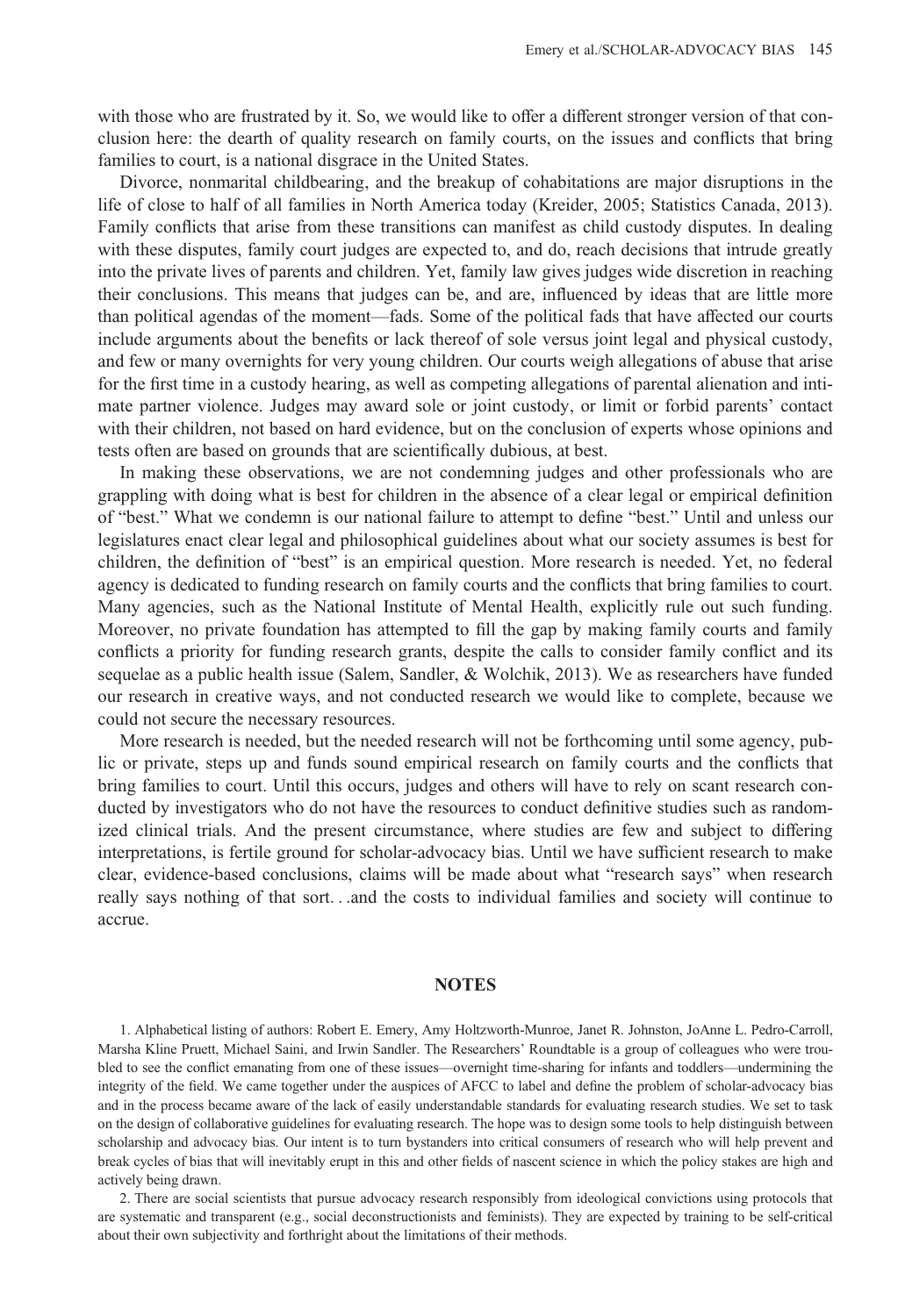3. For example, Parenting Plan Evaluations. Applied Research for the Family Court. 2nd Edition by Drozd, Saini and Olesen (2016). This edited volume, includes chapters from prominent scholars in the field of family law each of which contains a table of studies that make up the review, each of which, in turn, examines the strengths and limitations of the body of evidence in the selected area.

4. Examples include: (1) reporting statistical significance but not noting the effect size, (2) making comments about the size of the sample without doing power analysis to determine the actual sample size to minimize the risk of type II error, (3) reporting biased and unrepresentative samples, (4) not controlling for other extraneous variable, and (5) implying causation from correlational data.

5. An example of this is the research on parental moveaways and its subsequent misrepresentation in the amicus briefs on both sides of the question that were submitted in LaMusga, a relocation case. Kelly and Ramsey (2007) provide an incisive critique of the problems with these briefs and propose ethical standards for submission of these documents to the court.

6. Examples of good theoretical integration of diverse research literatures may include reviews produced by disputing social scientists collaborating on joint papers about the merits and implications of special topics. This has occurred in both areas of intimate partner violence and overnights for young children (Jaffe, Johnston, Crooks, & Bala 2008; Pruett, McIntosh, & Kelly (2014).

7. For example, meta-analytic reviews may report small effect sizes (below .20) as a relationship between variables, but the summaries of the results simply report that there is an effect without comments about the lack of strength of that relationship. Future summaries then repeat the over simplification of the results with no mention of the limited strength of the effect size found in the primary source of data. More sophisticated approaches present the practical implications of the effect sizes or their clinical relevance rather than solely whether or not they are statistically significant. This is also an example of scholarly rumors.

8. See Cherlin (1999) on the nature of extremism in national debates about the extent of harm, if any, inflicted on children by liberal divorce laws as argued by advocates for and opponents of these policies. Cherlin observed that on one pole of the spectrum, divorce is viewed as seriously disruptive to children's development with significant negative long-term consequences because essential parenting functions are compromised for an extended period. On the other end of the ideological spectrum, divorce was depicted as a life transition, a relatively short-term event for children in which biological contributions were determinative. Cherlin reasons that the research evidence lies somewhere in between these two extremes.

9. For instance the "Stanford Study" (Maccoby & Mnookin, 1992) has been cited as finding that very young children benefit from joint physical custody. As a matter of fact, children's adjustment was not measured during this longitudinal study and the authors' social policy recommendations did not favor shared parenting presumptions. A 10-year follow-up by Buchanan, Maccoby, and Dornbusch (1996) who interviewed the teenage children found some relatively small positive correlations of their adjustment with shared custody at this later time. Similarly, the "Yale Study" by Pruett, Ebling, and Insabella (2004) is cited in courts both as favoring overnights and as being explicitly against them. In fact, the study explores overnights in a wider context (gender differences, schedule consistency) for young children 0–6, the majority of whom are toddlers and preschoolers—and nothing is deduced by the researchers from the findings to support particular social policies or practices.

10. The purpose of this paper is not to engage in the debate on the issues themselves, nor to impute blame. For these reasons, in this case illustration, individual authors are not identified by name in the text and citations to all participants in the published literature on the debates are grouped together in footnotes.

11. Reviews and critiques challenge the more speculative knowledge claims made by the original researchers, (e.g., the level of clinical disturbance in young children, if any, as a result of overnights; the lack of evidence distinguishing between enduring negative effects of overnights versus relatively mild threats to attachment security; and the questionable predictive validity of attachment security measured during the upheaval of parental separation). Critics also question whether the neuroscience of emotion regulation and infant's attachment relations can be directly linked to the time-sharing schedule of overnights. Other variables that might differentiate for whom overnights are more stressful were raised for consideration (e.g., temperament of the child). The nature of the prior relationship of separated parents of infants and toddlers was identified as an important consideration missing from the debate, although it was a central issue identified in all four of the original research papers. Some of the critiques proposed alternative, more benign interpretations of the toddlers' symptomatic behaviors, for further investigation.

12. More specifically, the reviews serve as reminders that the risks of attenuating the often fragile, nascent infant–father relationship in the separated family, and the associated opportunity costs, cannot be estimated from present research evidence. This policy concern is in addition to the threat posed to fathers' civil rights and lawful personal interests. It raises the specter of realities posed by the old adage "possession is nine-tenths of the law," and child support considerations, that in part motivate men's push for early shared care. In sum, the critiques and reviews play an important function, calling attention to the fact that research has not weighed the relative importance of developmental stage of the child with many of the other factors, including quality of father involvement, believed to influence children's outcomes in separated families.

### **REFERENCES**

Buchanan, C., Maccoby, E., & Dornbusch, S. (1996). Adolescents after divorce. Cambridge, MA: Harvard University. Cashmore, J., & Parkinson, P. (2014). The use and abuse of social science research evidence in children's cases. Psychology, Public Policy, And Law, 20, 239–250.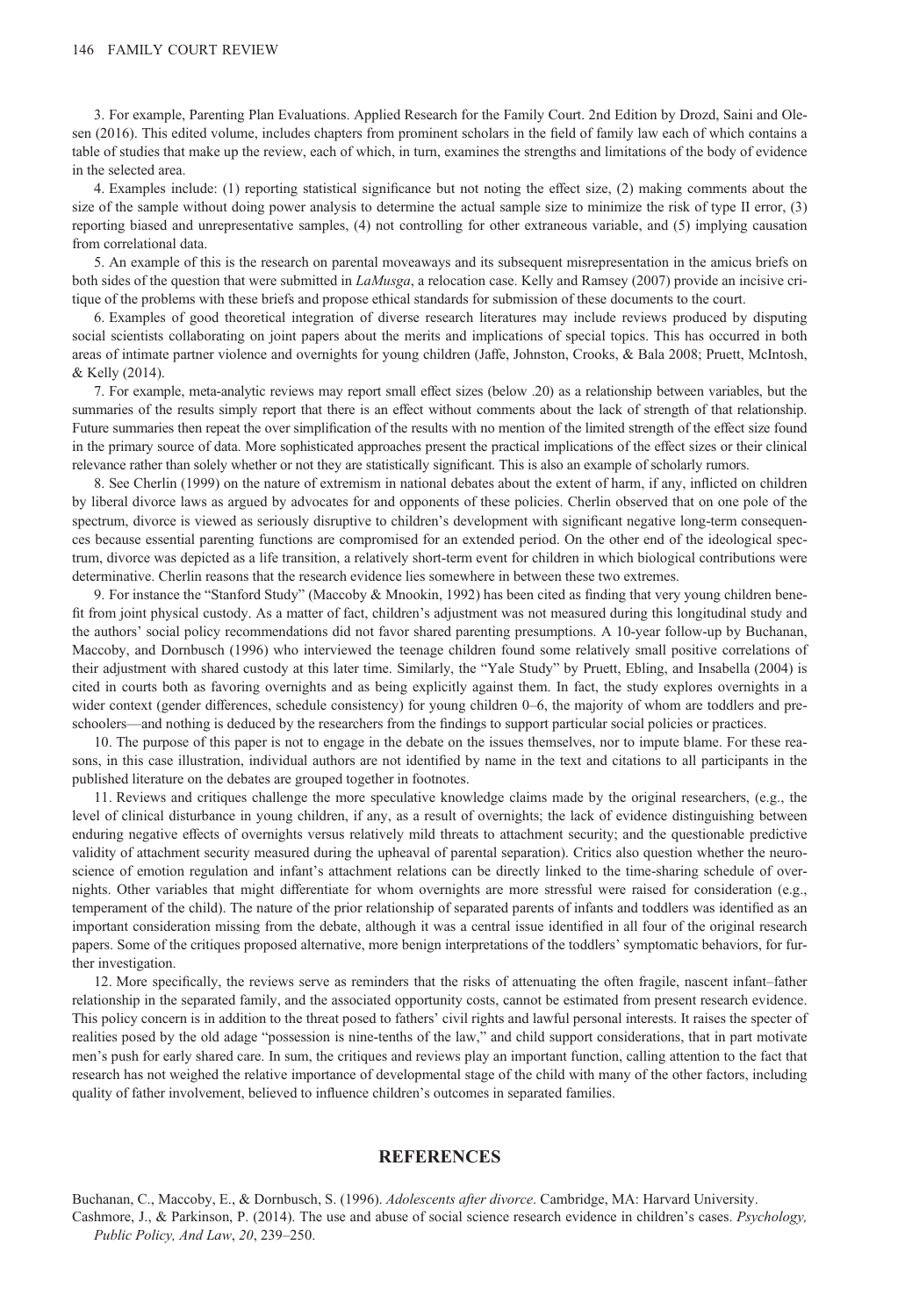- Cherlin, A. J. (1999). Going to extremes: Family structure, children's well-being, and social science. Demography, 36, 421– 428.
- Drozd, L., Saini, M., & Olesen, N. (Eds.). (2016). Parenting plan evaluations: Applied research for the family court (2nd ed.). New York: Oxford University Press.
- Garber, B. D. (2012). Security by association? Mapping attachment theory on to family law practice. Family Court Review, 50, 467–470.
- Gelles, R. J. (2007). The politics of research: The use, abuse, and misuse of social science data—the cases of intimate partner violence. Family Court Review, 45, 42–51.
- Hynan, D. J. (2012). Young children, attachment security, and parenting schedules. Family Court Review, 50, 471-480.
- Jaffe, P. G., Johnston, J. R., Crooks, C. V., & Bala, N. (2008). Custody disputes involving allegations of domestic violence: Toward a differentiated approach to parenting plans. Family Court Review, 46, 500–522.
- Johnston, J. R. (2007). Introducing perspectives in family law and social science research. Family Court Review, 45, 15–21.
- Kahneman, D. (2011). Thinking, fast and slow. New York: Farrar, Straus and Giroux.
- Kelly, R. F., & Ramsey, S. H. (2009). Standards for social science amicus briefs in family and child law cases. Journal of Gender, Race & Justice, 13, 81–104.
- Kelly, R. F., & Ramsey, S. H. (2007). Assessing and communicating social science information in family and child judicial settings: Standards for judges and allied professionals. Family Court Review, 45, 22–41.
- Kline Pruett, M., McIntosh, J., & Kelly, J. B. (2014). Parental separation and overnight care of young children: Consensus through theoretical and empirical integration: Part I. Family Court Review, 52, 240-255.
- Kreider, R. M. (2005). Number timing and duration of marriage and divorces. In Current population report (pp. 70–97). Washington, DC: U.S. Census Bureau.
- Kuehnle, K., & Drodz, L. (Eds.). (2012). Parenting plan evaluations: Applied research for the family court. New York: Oxford University Press.
- Lamb, M. (2012a). Critical analysis of research on parenting plans and children's well-being. In K. Kuehnle & L. Drodz (Eds.), Parenting plan evaluations: Applied research for the family court (pp. 214–243). New York: Oxford University Press.
- Lamb, M. E. (2012b). A wasted opportunity to engage with the literature on the implications of attachment research for family court professionals. Family Court Review, 50, 481–485.
- Lamb, M. E., & Kelly, J. B. (2001). Using the empirical literature to guide the development of parenting plans for young children. Family Court Review, 39, 365–371.
- Ludolph, P. S. (2012). The special issue on attachment: Overreaching theory and data. Family Court Review, 50, 486–495.
- Ludolph, P., & Dale, M. (2012). Attachment in child custody: An additive factor, not a determinative one. Family Law Quarterly, 46, 225–245.
- Maccoby, E., & Mnookin, R. (1992). *Dividing the child.* Cambridge, MA: Harvard University Press.
- McIntosh, J., Smyth, B., & Kelaher, M. (2015). Responding to concerns about a study of infant overnight care post-separation, with comments on consensus: Reply to Warshak. *Psychology, Public Policy and Law*, 21, 111–119.
- McIntosh, J. E. (2012). Reviewing the opportunities: Guest editor's reply to comments. Family Court Review, 50, 486–495.
- McIntosh, J. E. (2011). Guest editor's introduction to the special issue on attachment theory, separation, and divorce: Forging coherent understandings for family law. Family Court Review, 49, 418–425.
- McIntosh, J., Pruett, M., & Kelly, J. (2014). Parental separation and overnight care of young children: Part ii: Putting theory into practice. Family Court Review, 52, 255–262.
- McIntosh, J., Smyth, B., & Kelaher, M. (2013). Overnight care arrangements following parental separation: Associations with emotion regulation in infants and young children. Journal of Family Studies, 19, 224–239.
- McIntosh, J. E., & Smyth, B. (2012). Shared-time parenting; An evidence-based matrix for evaluating risks. In K. Kuehnle & L. Drozd (Eds.), Parenting plan evaluations: Applied research for the family court (pp. 155–187). New York: Oxford University Press.
- McIntosh, J., Smyth, B., & Kelaher, M. (2010). Parenting arrangements post-separation: Relationships between overnight care patterns and psycho-emotional development in infants and young children. Victoria, Australia: Australian Government Attorney General's Department, Family Transitions. Retrieved from [http://www.ag.gov.au/FamiliesAndMarriage/](http://www.ag.gov.au/FamiliesAndMarriage/Families/FamilyLawSystem/Documents/Postseparationparentingarrangementsanddevelopmentaloutcomesforinfantsandchildrencollectedreports.PDF) [Families/FamilyLawSystem/Documents/Postseparationparentingarrangementsanddevelopmentaloutcomesforinfantsand](http://www.ag.gov.au/FamiliesAndMarriage/Families/FamilyLawSystem/Documents/Postseparationparentingarrangementsanddevelopmentaloutcomesforinfantsandchildrencollectedreports.PDF)[childrencollectedreports.PDF](http://www.ag.gov.au/FamiliesAndMarriage/Families/FamilyLawSystem/Documents/Postseparationparentingarrangementsanddevelopmentaloutcomesforinfantsandchildrencollectedreports.PDF)
- Millar, P., & Kruk, E. (2014). Maternal attachment, paternal overnight contact, and very young children's adjustment: A reexamination. Journal of Marriage and Family, 76, 232–236.
- Nielsen, L. (2014a). Parenting plans for infants, toddlers, and preschoolers: Research and issues. Journal of Divorce & Remarriage, 55, 315–333.
- Nielsen, L. (2014b). Woozles: Their role in custody law reform, parenting plans, and family court. Psychology, Public Policy, and Law, 20, 164–180.
- Parkinson, P., & Cashmore, J. (2011). Parenting arrangements for young children: A reply to Smyth, Mcintosh & Kelaher. Australian Journal of Family Law, 25, 284–286.

Petticrew, M., & Roberts, H. (2006). Systematic reviews in the social sciences: A practical guide. Oxford, UK: Blackwell.

Pruett, K. D. (2007). Social science research and social policy: Bridging the gap. Family Court Review, 45, 52–57.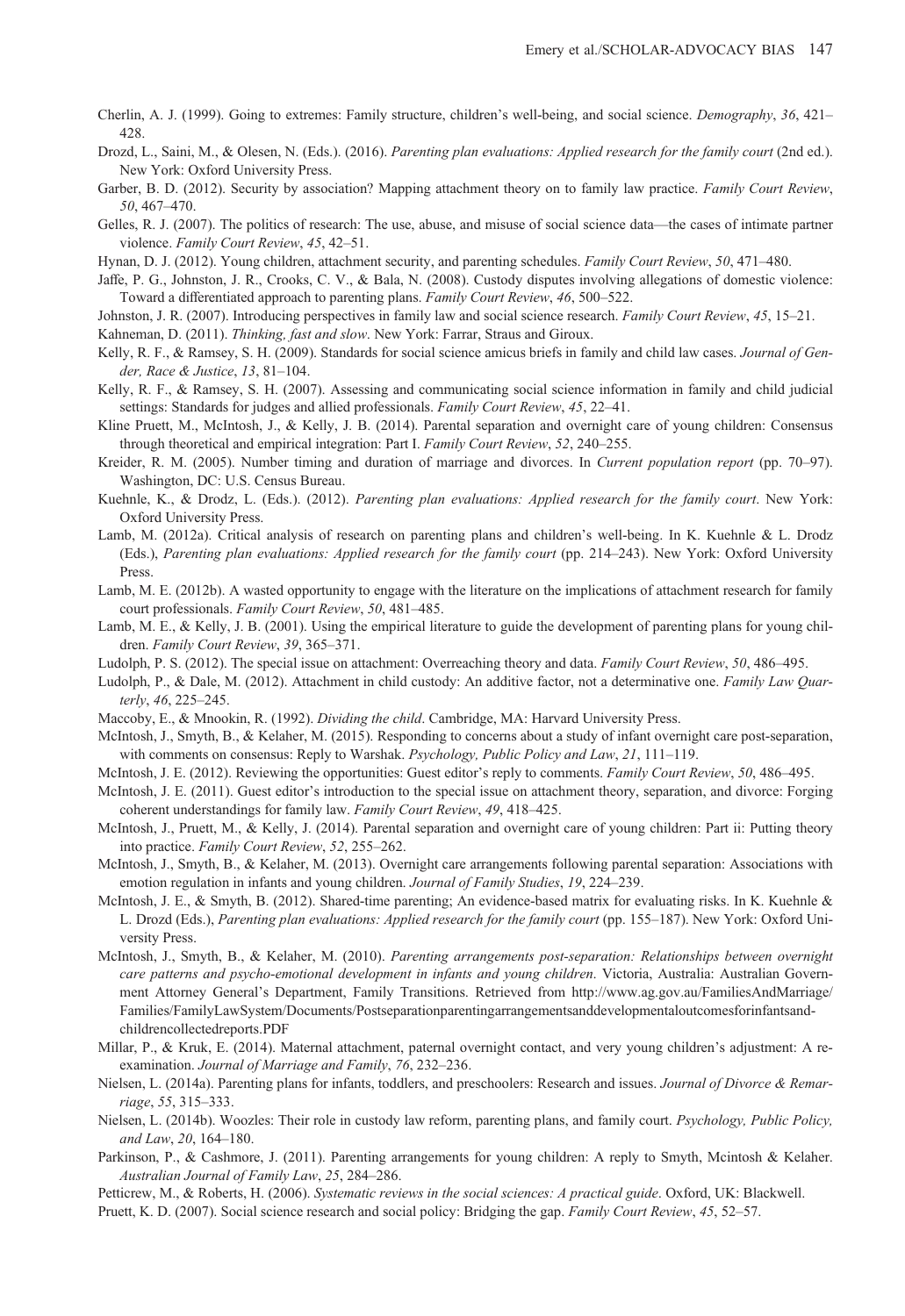- Pruett, M. K., Ebling, R., & Insabella, G. (2004). Critical aspects of parenting plans for young children: Interjecting data into the debate about overnights. Family Court Review, 42, 39–59.
- Ramsey, S. H., & Kelly, R. F. (2006). Assessing social science studies: Eleven tips for judges and lawyers. Family Law Quarterly, 40, 367–380.
- Ramsey, S. H., & Kelly, R. F. (2004). Social science knowledge in family law cases: Judicial gate-keeping in the *Daubert* era. University of Miami Law Review, 59, 1–82.
- Salem, P., Sandler, I., & Wolchik, S. (2013). Taking stock of parent education in the family courts: Envisioning a public health model. Family Court Review, 51, 131–148.
- Sandler, I., Saini, M., Pruett, M. K., Pedro-Carroll, J. L., Johnston, J. R., Holtzworth-Munroe, A., et al. (2016). Convenient and inconvenient truths in family law: Preventing scholar-advocacy bias in the use of social science research for public policy. Family Court Review, 54, 150–166.
- Smith, G., Caffino, B., Van Horn, P., & Lieberman, A. (2012). Attachment and child custody: The importance of available parents. In K. Kuehnle & L. Drozd (Eds.), Parenting plan evaluations: Applied research for the family court. (pp. 5–24) New York: Oxford University Press.
- Smyth, M., McIntosh, J., & Kelaher, M. (2011). Research on parenting arrangements and young children: Comment on Parkinson & Cashmore. Australian Journal of Family Law, 25, 258–271.
- Solomon, J. (2013). An attachment theory framework for planning infant and toddler visitation arrangements in never-married, separated and divorced families. In L. Gundsberg & P. Hymowitz (Eds.), A handbook of divorce and custody: Forensic, developmental and clinical perspectives (pp. 259–280). Hillsdale, NJ: Analytic Press.
- Solomon, J., & George, C. (1999a). The development of attachment in separated and divorced families: Effects of overnight visitation, parent and couple variables. Attachment & Human Development, 1, 2–33.
- Solomon, J., & George, C. (1999b). The effects of overnight visitation in divorced and separated families: A longitudinal follow-up. In J. Solomon & C. George (Eds.), Attachment disorganization (pp. 243–264). New York: Guilford.
- Statistics Canada. (2013, July). Marital status: Overview, 2011. Retrieved from [http://www.statcan.gc.ca/pub/91-209-x/2013001/](http://www.statcan.gc.ca/pub/91-209-x/2013001/article/11788-eng.htm) [article/11788-eng.htm](http://www.statcan.gc.ca/pub/91-209-x/2013001/article/11788-eng.htm)
- Tornello, S., Emery, R., Rowen, J., Potter, D., Ocker, B., & Xu, Y. (2013). Overnight custody arrangements, attachment, and adjustment among very young children. Journal of Marriage and Family,. 75, 871–885.
- Warshak, R. A. (2014). Social science and parenting plans for young children: A consensus report. Psychology, Public Policy, and Law, 20, 46–67.

Robert Emery, Ph.D., is a professor of psychology and director of the Center for Children, Families, and the Law at the University of Virginia. He has authored over 150 scientific publications and several books, including the forthcoming Two Homes, One Childhood: A Parenting Plan to Last a Lifetime (Avery, August 2016).

Amy Holtzworth-Munroe (1988 Ph.D., clinical psychology) is a professor in Indiana University's (IU) Department of Psychological and Brain Sciences. She has researched intimate partner violence (IPV) for over 30 years, including examining the social skills deficits of violent husbands and identifying subtypes of male batterers. More recently, she has conducted research on family law, including developing and testing the best methods of IPV screening in family mediation and conducting randomized controlled trials testing the effectiveness of family law interventions (e.g., different mediation approaches, online parent programs). Her research is currently conducted in the IU Law School Mediation Center, courts around Indiana, and the Washington, DC Superior Court Multi-Door Dispute Resolution Center. She is a principal investigator on a National Institute of Justice–funded research project comparing outcomes of shuttle mediation, videoconferencing mediation, and return to court (without mediation) for parties with a history of high levels of IPV.

Janet R. Johnston, Ph.D., professor emeritus in the Department of Justice Studies, San Jose State University, was formerly consulting associate professor at Stanford University and research director of the Judith Wallerstein Center for the Family in Transition, California. For three decades, she has specialized in counseling, mediation, and research with high-conflict, litigating divorcing couples and their children with special attention to domestic violence, child abduction, and alienated children.

JoAnne Pedro-Carroll is a clinical psychologist, researcher, and consultant with over 30 years of experience. She is the author of over 100 publications, including her award-winning book, Putting Children First: Proven Parenting Strategies for Helping Children Thrive Through Divorce (Avery, 2010). She serves as an international consultant on the mental health and wellness of children and families. An advisor to Sesame Street, she helped to develop materials to foster children's resilience and understanding of divorce-related family changes. She is the founder of the Children of Divorce Intervention Program, an award-winning series of prevention programs for kindergarten through eighth-grade children in the United States and internationally. She developed and co-founded A.C.T.—For the Children (Assisting Children through Transition), a parent education program that serves as a model throughout New York state and nationally. Her programs have